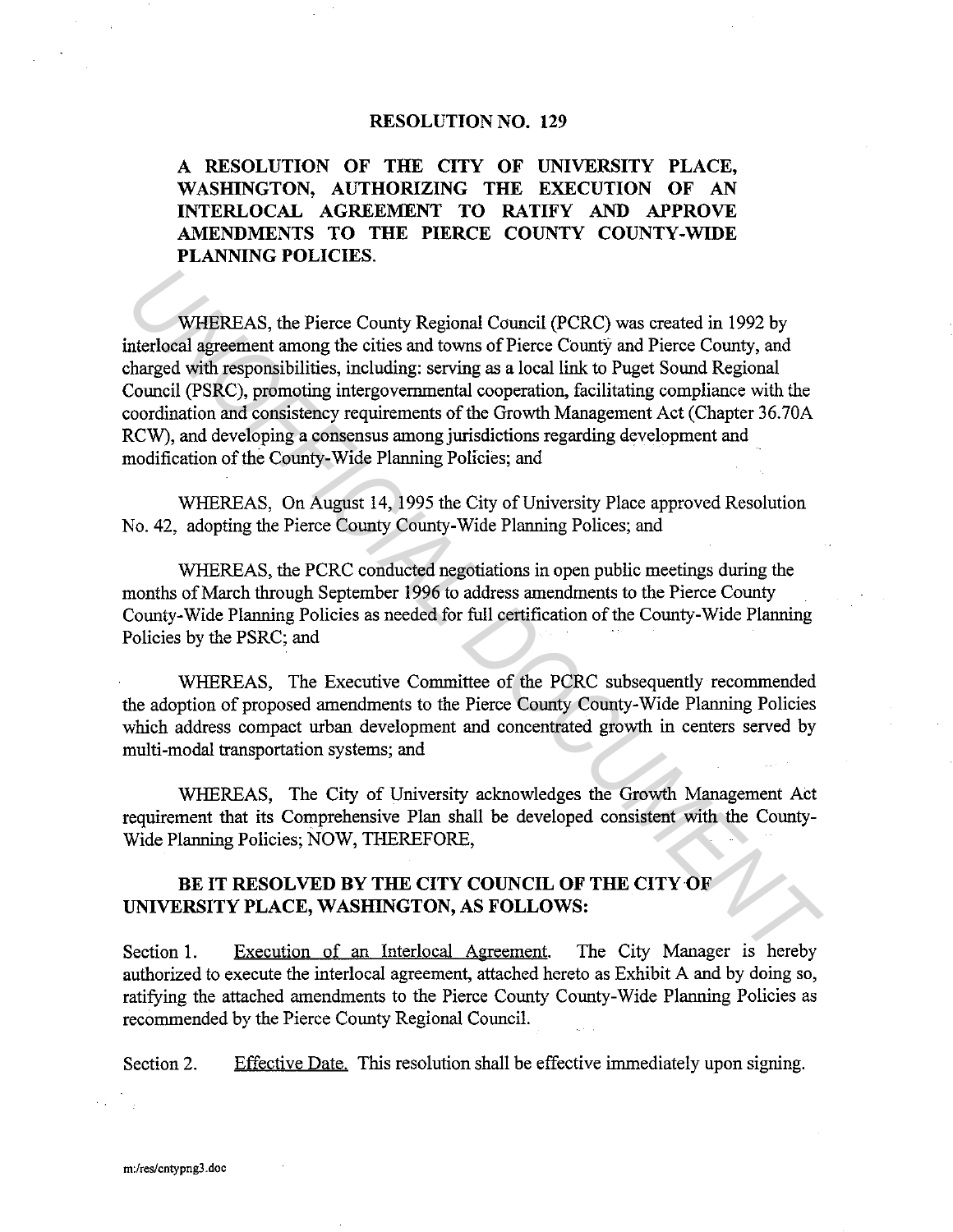# ADOPTED BY THE CITY COUNCIL ON NOVEMBER 18, 1996.

Ronald L. Williams, Mayor

Attest: Susan Matthew, City Clerk Arthurst.<br>
Susain Marthew, City Clerk.<br>
Susain Marthew, City Clerk.<br>
Alan Marthew, City Clerk.<br>
Alan Marthew Property Contract on the Contract of the Contract of the Contract of the Contract of the Contract of the Contract

m:/res/cntypng3.doc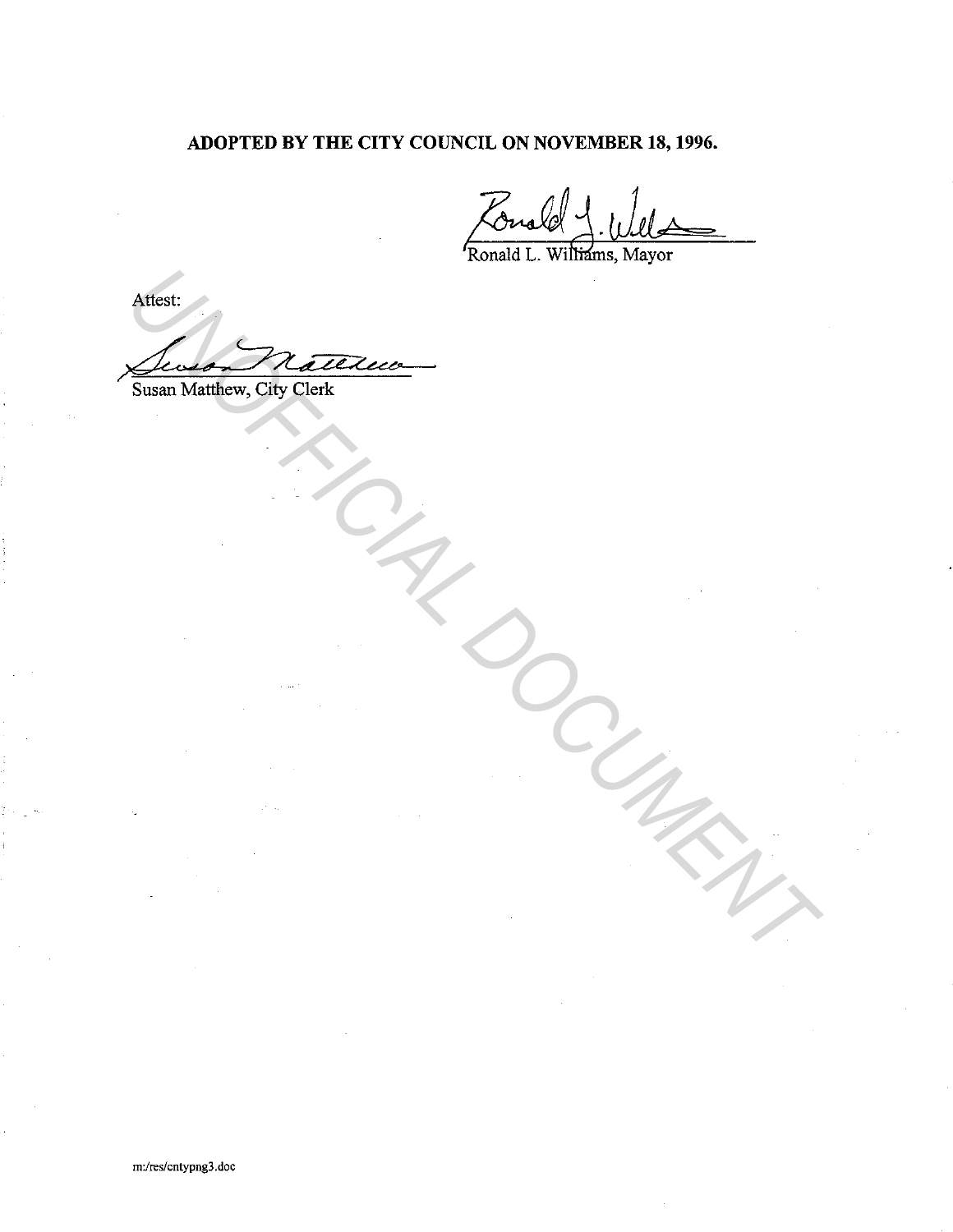#### EXHIBIT "A"

#### INTERLOCAL AGREEMENT

## AMENDMENTS TO THE PIERCE COUNTY COUNTY-WIDE PLANNING POLICIES

This agreement is entered into by and among the cities and towns of Pierce County and Pierce County. This agreement is made pursuant to the provisions of the Interlocal Cooperation Act of 1967, Chapter 39.34 RCW. This agreement has been authorized by the legislative body of each jurisdiction pursuant to formal action and evidenced by execution of the signature page of this agreement.

## BACKGROUND:

The Pierce County Regional Council (PCRC) was created in 1992 by interlocal  ${\bf A}$ agreement among the cities and towns of Pierce County and Pierce County. The organization is charged with numerous responsibilities, including serving as a local link to the Puget Sound Regional Council, promoting intergovernmental cooperation, facilitating compliance with the coordination and consistency requirements of the Growth Management Act (Chapter 36.70A RCW) and the Regional Transportation Planning Organization (Chapter 47.80 RCW), and developing a consensus among jurisdictions regarding the development and modification of the Pierce County County-Wide Planning Policies.

 $B.$ The Pierce County County-Wide Planning Policies provide for amendments to be adopted through amendment of the original interlocal agreement adopting the policies or by a new interlocal agreement. The Pierce County County-Wide Planning Policies may be amended upon the adoption of the amendments by the Pierce County Council and ratification by 60 percent of the jurisdictions in Pierce County (13 of 20) representing 75 percent of the total population on June 28, 1991 (452,850 of 603,800).

On June 15, 1996, the Puget Sound Regional Council's Executive Board conditionally  $C_{\cdot}$ certified the Pierce County County-Wide Planning Policies and VISION 2020, the regional transportation plan, as consistent. Conditional certification reflected that the two sets of policies were consistent on most transportation issues, but that the Pierce County County-Wide Planning Policies did not specifically address achieving compact urban development and concentrated growth in centers served by a multimodal transportation system. Full certification of the Pierce County County-Wide Planning Policies and VISION 2020 would be considered once Pierce County adopted additional county-wide planning policies to address compact urban development and centers, consistent with VISION 2020.

 $\mathbf{I}$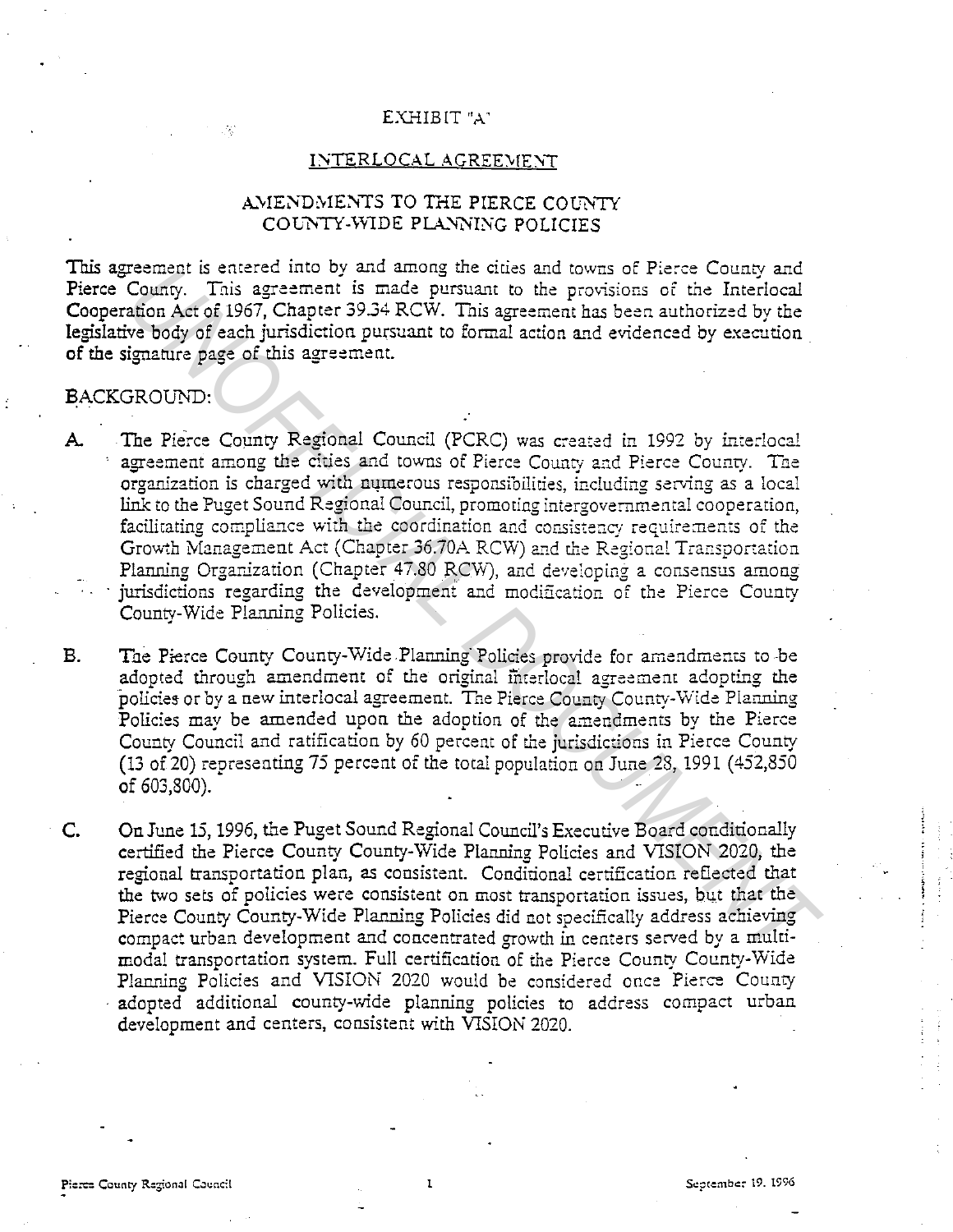D. The PCRC conducted negotiations in open public meetings during the months of March through September 1996. As a result of these meetings, the PCRC Executive Committee recommended amendments to the Pierce County-Wide Planning Policies. The amendments address compact urban development and concentrated growth in centers served by a multi-modal transnortation svstem and are attached and incorporated herein as Attachment.

## PURPOSE:

 $\epsilon$  .

This agreement is entered into by the cities and towns of Pierce County and Pierce County for the purpose of ratifying and approving the attached amendments to the Pierce County County-Wide Planning Policies (Attachment).

#### DURATION:

This agreement shall become effective upon execution by 60 percent of the jurisdictions in Pierce County, representing 75 percent of the total population on June 28, 1991. This agreement will remain in effect until subsequently amended or repealed as provided by the Pierce County County~Wide Planning Policies. **EURPOSE:**<br> **INIs agreement is entered into by the cities and towns of Pierce County and Pierce Cor<br>
for the purpose of ratifying and approving the attached amendments to the Pierce Cor<br>
County-Wide Planning Policies (Atta** 

## SEVERABILITY:

If any of the provisions of this agreement are held illegal, invalid or unenforceable, the remaining provisions shall remain in full force and effect.

## -FILING:

 $\frac{1}{2}$ 

A copy of this agreement shall be filed with the Secretary of State, Washington Department of Community, Trade and Economic Development, the Pierce County Auditor and each city or town clerk.

IN 'WITNESS WHEREOF, this agreement has been executed by each member jurisdiction as evidenced by the signature page affixed to this agreement.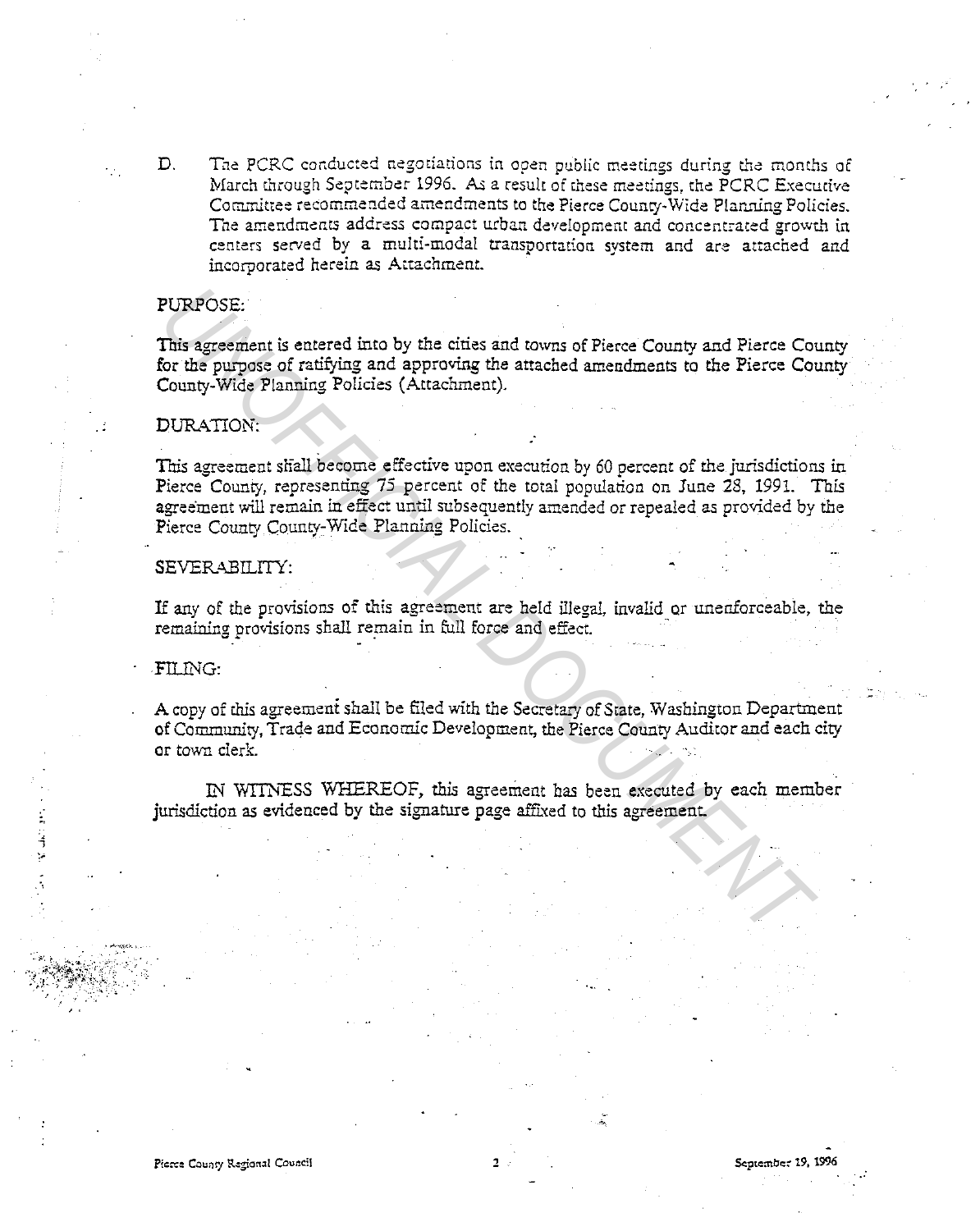# INTERLOCAL AGREEMENT

# AMENDMENTS TO THE PIERCE COUNTY COUNTY-WIDE PLANNING POLICIES

# Signature Page

The legislative body of the undersigned jurisdiction has authorized execution of the Interlocal Agreement, Amendments to the Pierce County County-Wide Planning Policies.

# IN WITNESS WHEREOF

This agreement has been executed

(Name of City/Town/County)  $BY:$ (Mayor/Executive)  $18,1996$ DATE: lavember

Approved:

 $BY:$ 

(Director/Manager/Chair of the Council)

Approved as to Form:

 $BY:$ 

(City Attorney/Prosecutor)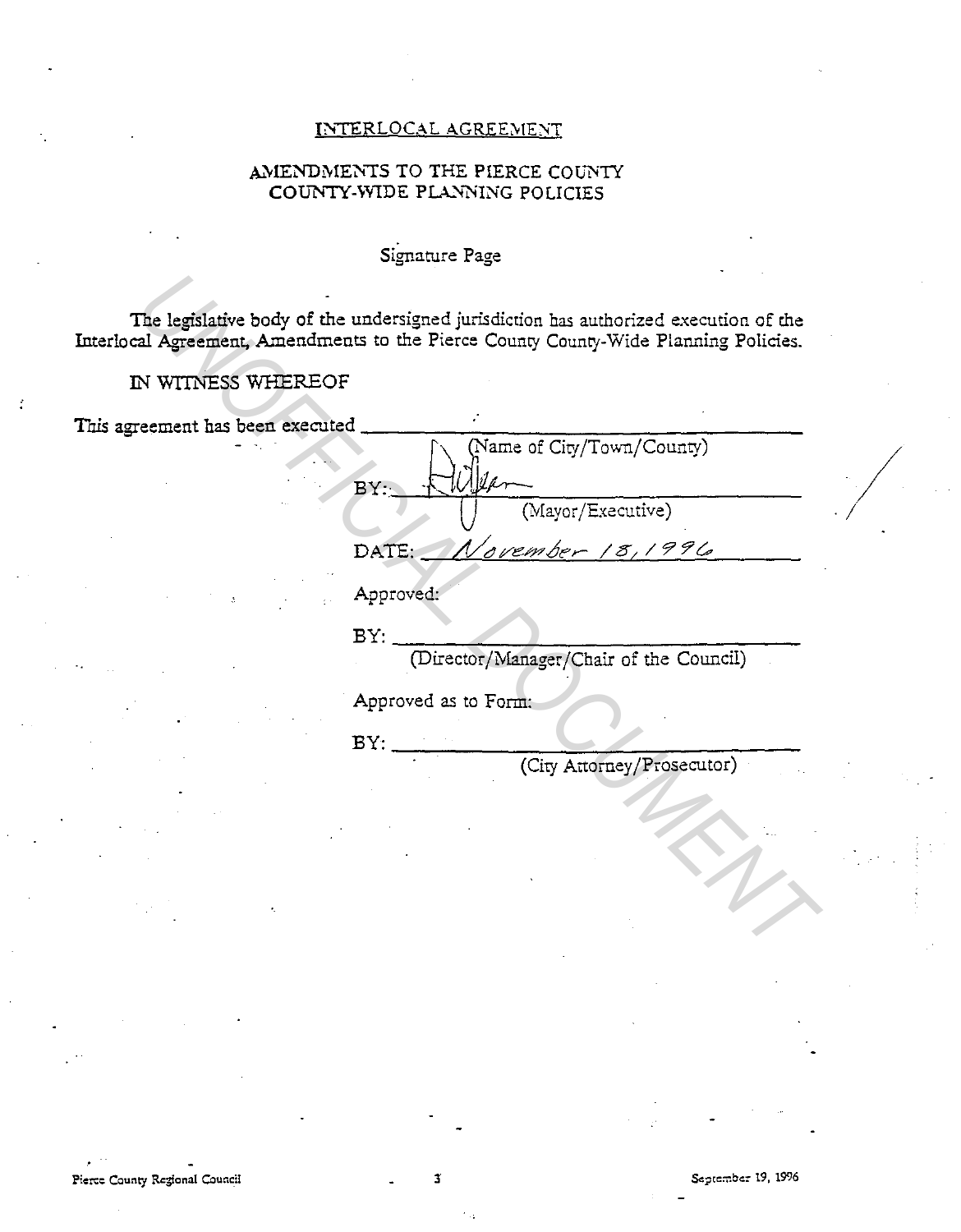### ATTACHMENT

# PROPOSED AMENDMENT TO COUNTY-WIDE PLANNING POLICIES

*(Insert in existing County-Wide Planning Policies, Urban Growth Areas section, Page 49, after Principles of Understanding)* 

#### Centers

Centers are intended to be areas of concentrated employment and/or housing within urban growth areas which serve as the hubs of transit and transportation systems. They are integral to creating compact urban development that conserves resources and creates additional transportation, housing, and shopping choices. Centers are an important part of the regional strategy (VISION 2020) for urban growth and are required to be addressed in the County-Wide Planning Policies. Centers will become focal points for growth within the county and will be areas where public investment is directed. are intended to be aceas of concentrated employment and/or housing within urban<br>**areas** which serve as the busto of transit and transporation systems. They are<br>to creating compact urban development that conserves resources

Centers are intended to:

- be priority locations for accommodating growth;
- strengthen existing development patterns;
- promote housing opporrunities close to employment;
- support development of an extensive transportation system which reduces dependency on automobiles; and
- maximize the benefit of public investment in infrastructure and services.

Vision 2020, the adopted regional growth strategy, identifies numerous different types of. Centers as an integral feature, including Urban Centers and Town Centers, which feature a mix of land uses, and Manufacturing Centers, which consist primarily of manufacturing and industrial uses. Pierce County has identified three types of Urban Centers and one Manufacturing/Industrial Center that are applicable and consistent with the adopted regional vision. Tnese centers, as well as possible examples of them, are:

Urban Centers Metropolitan Center Urban Center Town Center

Examole Tacoma CED Lakewood Mall  $Sumner$ 

Manufacturing/Industrial Center Manufacturing Center

Frederickson

Manufacturing Centers are areas where employee- or land-intensive uses will be located. These centers differ from Urban Centers in that they consist of an extensive land base and the exclusion of non-manufacturing uses are essential features of their character. These areas are characterized by a significant amount of manufacturing, industrial and advanced technology employment uses. Large retail and non-related office uses are discouraged. Other than caretakers' residences, housing is prohibited within Manufacturing Centers. However, these centers should be linked to high density housing areas by an efficient transportation system. ·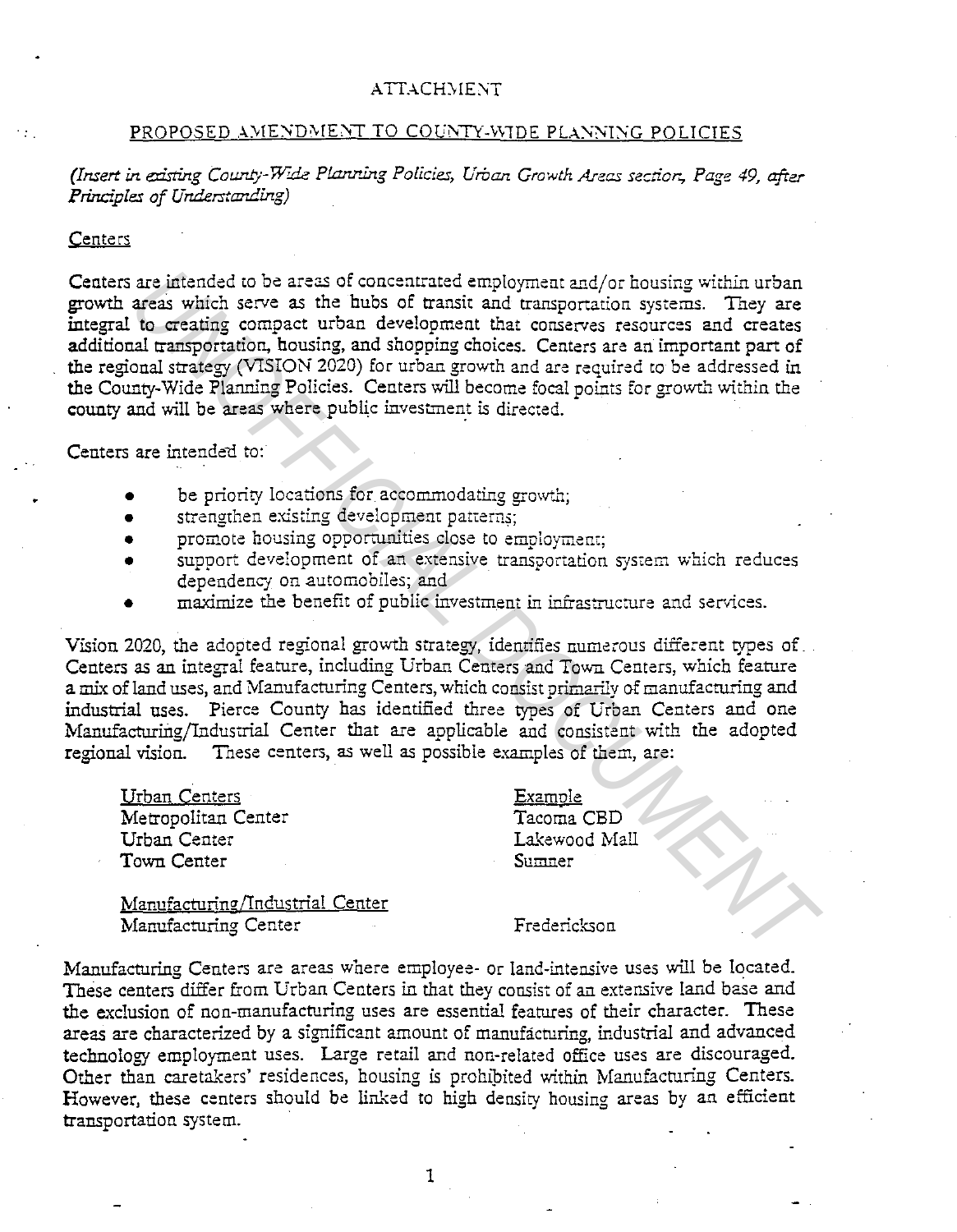Within Pierce County, a limited number of centers, both urban and manufacturing, will be designated within individual jurisdictions' comprehensive plans. In order to be designated, a center must meet the criteria contained within the County-Wide Planning Policies.

Designated Centers may vary substantially in the number of households and jobs they contain today. The intent of the County-Wide Planning Policies is that Urban Centers grow to become attractive places to live and work, while supporting efficient public services such as transit and being responsive to the local market for jobs and housing.

The County-Wide Planning Policies establish target levels for housing and employment needed to achieve the benefit of an Urban Center. Some Centers will reach these levels over the next twenty years, while for others the criteria set a path for growth over a longer term, providing capacity to accommodate growth beyond the twenty year horizon.

Each jurisdiction which designates an Urban Center shall establish 20-year household and employment growth targets for that Center. The expected range of targets will reflect the diversity of the various centers and allow communities to effectively plan for needed services. The target ranges not only set a policy for the level of growth envisioned for each Center, but also for the timing and funding of infrastructure improvements. Reaching the target ranges will require careful planning of public investment and providing incentives for private investments.

## Urban Growth Outside of Centers

A variety of urban land uses and areas of growth will occur outside of designated centers but within the urban growth area. Local land use plans will guide the location, scale, timing and design of development within urban growth areas. The urban growth area will be where the majority of future growth and development will be targeted. Development should be encouraged which complements the desired focus of growth into centers and supports a multimodal transportation system. For example, policies which encourage infill and revitalization of communities would help to achieve the regional and statewide objectives of a compact and concentrated development pattern within urban areas. The County-Wide policies provide guidance for development and the provision of urban services to supportdevelopment within the urban growth area.

### Satellite Cities and Towns

 $\mathbf{A}$ 

The cities and towns in the rural areas are a significant part of Pierce County's diversity and heritage. They have an important role as local trade and community centers. These cities and towns are the appropriate providers of local rural services for the community. They also contribute to the variety of development patterns and housing choices within the county. As municipalities, these cities and towns provide urban services and are located within designated Urban Growth Areas. The urban services, residential densities and mix of land. uses may differ from those of the large, generally western Urban Growth Areas in Pierce County.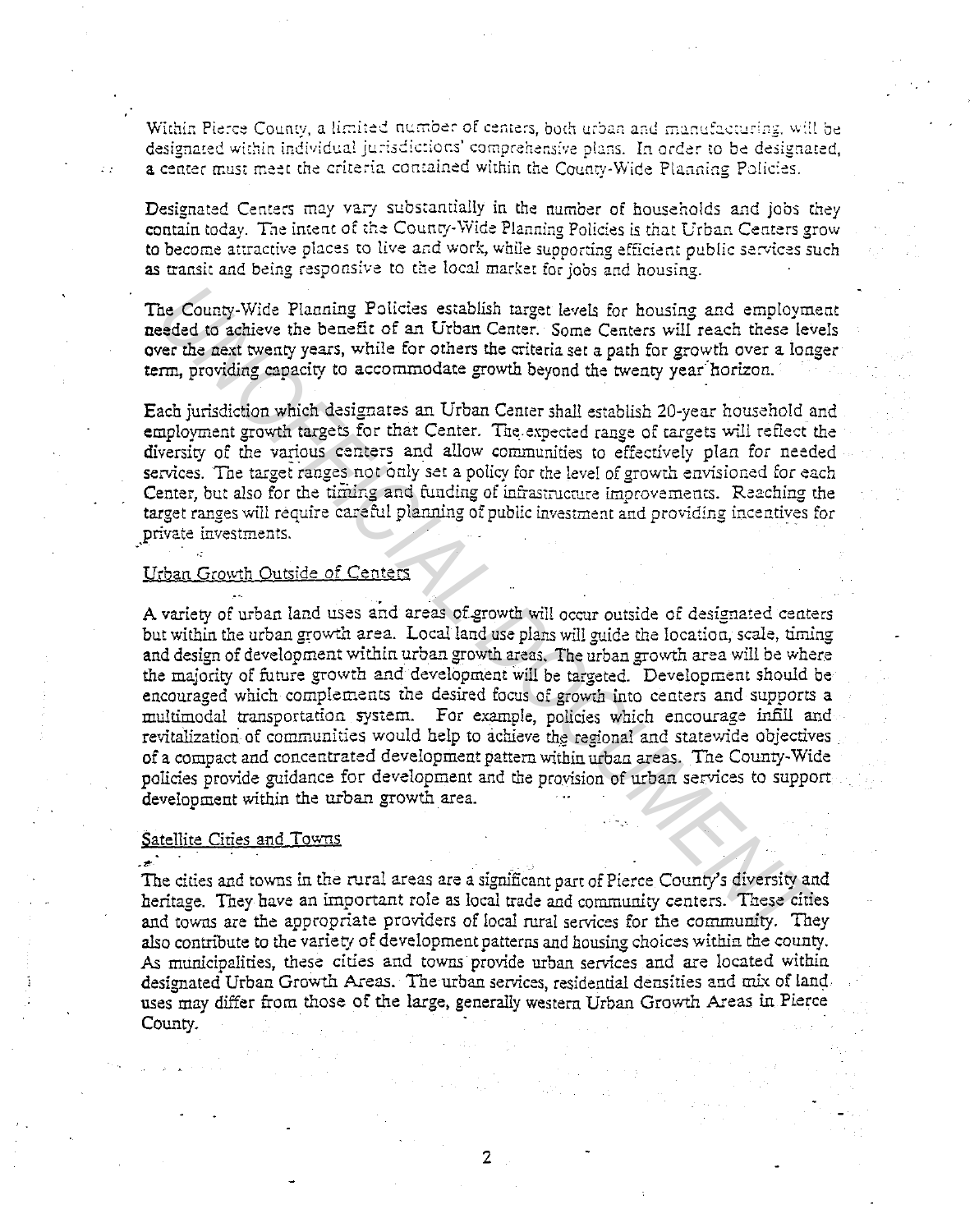*(Insert in existing County-Wide Planning Policies, Urban Growth Areas section, Page 63, after Policy 5.6.)* 

- 6. The County and each municipality shall adopt within their respective comprehensive plans, policies to ensure that development within the urban growth area uses land efficiently, provides for a wide variety of uses, conserves natural resources, and allows for the connection of communities to an efficient, transit-oriented, multimodal transportation system. Policies shall:
	- 6.1 provide for more choices in housing types and moderate increases in density to achieve at least an average net density of four units per acre;
	- 6.2 support infill and compact development; and
	- 63 provide for land uses that encourage travel by foot, bike and transit.
- 7. Tne County and each municipality shall provide for conveniently located, appropriately scaled commercial development to serve the immediate local needs of the surrounding community by encouraging revitalization of undemsed commercial areas before establishing new areas.
- 8. Tne County and each municipality shall adopt plans to encourage concentrated development within the urban growth area which will accommodate the twenty year projected population and employment growth.
- 9. Satellite Cities and Towns are local focal points where people come together for a variety of activities, including business, shopping, living and recreation. Tnese cities and towns may include the core of small to medium sized cities and towns and may also be located in unincorporated areas. Often Satellite Cities and Towns include a strong public presence because they are the location of city hall, main street and other public spaces. 1 provide for more choices in bousing types and moderate increases in density<br>2 support infill and compact development and<br>2 support infill and compact development and<br>3 provide for land uses that encourage travel by foot,
- 10. Satellite Cities and Towns will be characterized by a compact urban form that includes a moderately dense mix of locally-oriented retail; jobs and housing that promotes walking, transit usage and community activity.
	- 10.1 Satellite Cities and Towns will be developed at a higher density than surrounding urban and rural areas;
	- 10.2 small scale forms of intensification such as accessory housing units and development of vacant lots and parking lots help achieve the qualities of centers while preserving the neighborhood character.
- 11. At a minimum, Satellite Cities and Towns will be served by State Routes which connect them to other centers and to the regional high capacity transit system. In · some instances, Satellite Cities and Towns may have direct connections to the local public transportation system.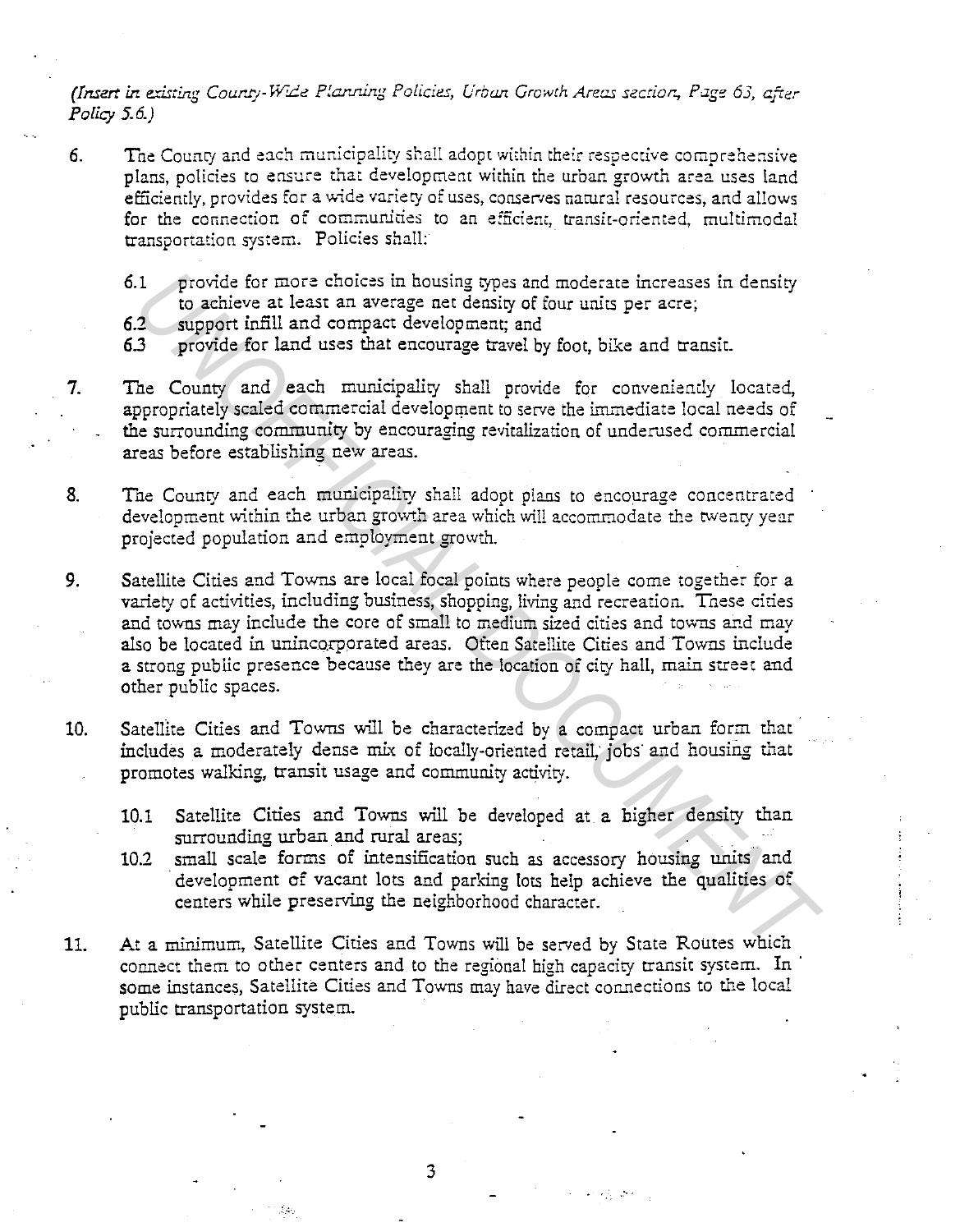## OVERALL POLICIES FOR URBAN CENTERS

*Vl.Sion* 

- 12. Centers shall be locally determined and designated by the County and each municipality based upon the following:
	- 12.1 consistency with specific criteria for Centers adopted in the County-Wide Planning Policies;
	- 12.2 the Center's location in the County and its potential for fostering a logical and desirable county-wide system of Centers;
	- 12.3 the total number of centers in the county that can be reasonably developed based on twenty years projected growth over the next twenty years;
	- 12.4 environmental analysis which shall include demonstration that urban services including an adequate supply of drinking water are available to serve projected growth within the Center and that the jurisdiction is capable of ensuring concurrent urban services to new development;
	- 12.5 if the County or any municipality in the county designates a center, they must. also adopt the center's designation and provisions in their comprehensive plans and development regulations to ensure that growth targeted to Centers is achieved and urban services will be provided;
	- 12.6 Centers shall be characterized by all of the following:
		- 12.6.1 clearly defined geographic boundaries;
		- 12.6.2 intensity/density of land uses sufficient to support high capacity transit;
		- 12.6.3 pedestrian-oriented land uses and amenicies;
		- 12.6.4 urban design standards which reflect the local community;
		- 12.6.5 provisions to reduce single-occupancy vehicle use especially during peak hours and commute times;
		- 12.6.6 provisions for bicycle use;
		- 12.6.7 sufficient public open spaces and recreational opportunities; and
		- 12.6.8 uses which provide both daytime and nighttime activities.
- 13. Each jurisdiction which designates a center within its comprehensive plan shall define the type of center and specify the exact geographic boundaries of the center. All Urban Centers shall not exceed one and one-half square miles of land. Infrastructure and services shall be either present and available or planned and financed consistent with the expected rate of growth. The Center's location in the County and its potential for fostering a logical activalent desirable county-wide system of Centers;<br>
The point mumber of centers in the county that can be reasonably develope<br>
22.3 the total n

13.1 pedestrian connections shall be provided throughout centers.

#### *Design Features of Urban Centers*

14. The County and each jurisdiction that designates a center within its comprehensive plan shall encourage density and development to achieve targeted growth.

14.1 Any of the following may be used: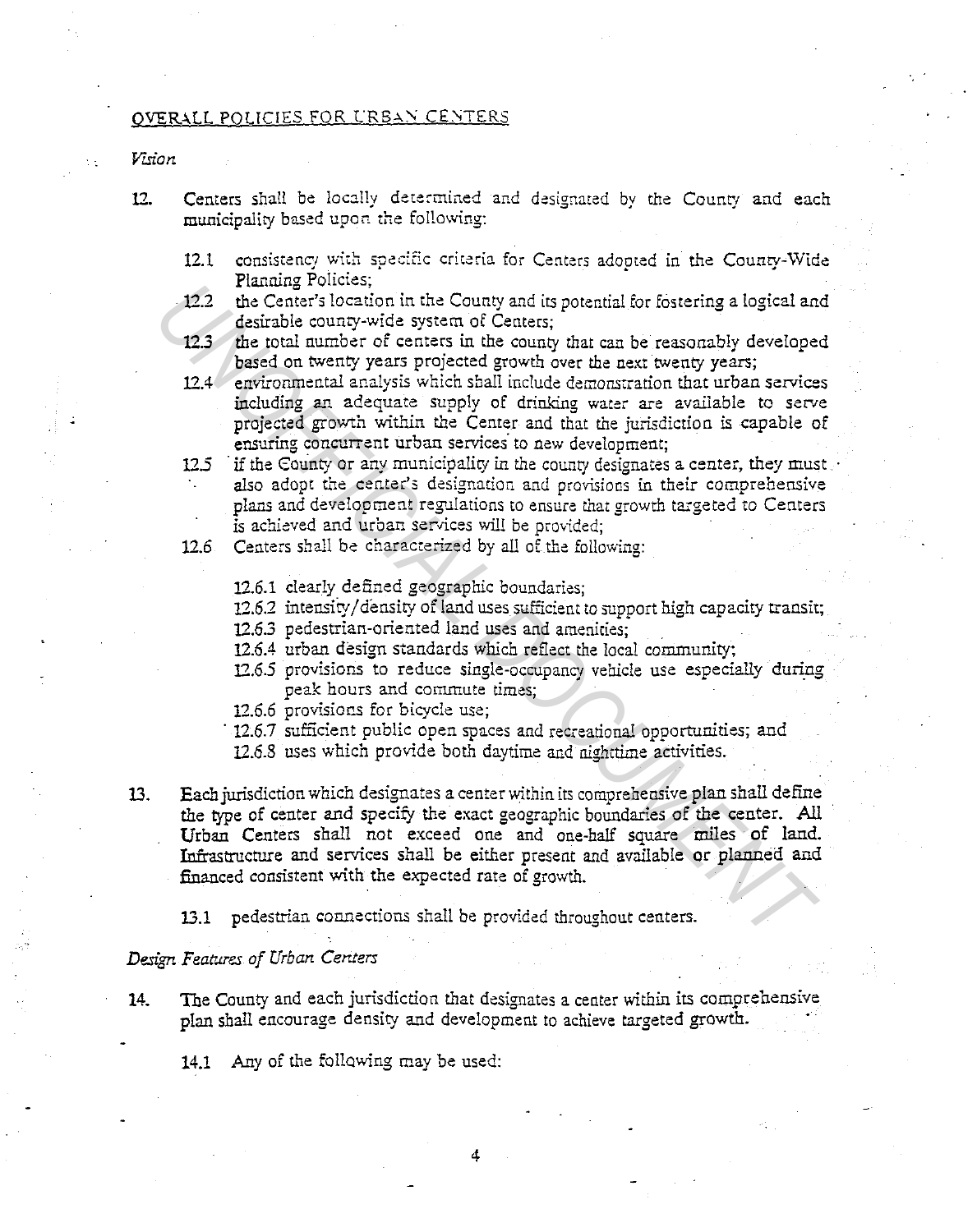- 14.1.1 encourage higher residential densities within centers;
- 14.1.2 avoiding creation of large blocks of single-use zones:
- 14.1.3 allowing for greater intensity of use within centers;
- 14.1.4 increase building heights, greater floor/area ratios within centers;
- 14.1.5 minimize setbacks within centers;
- 14.1.6 allow buildings to locate close to street to enhance pedestrian accessibility; and
- 14.1.7 encourage placement of parking to rear of structures.
- 15. In order to provide balance between higher intensity of use within centers, public and/or private open space shall be provided.
- Streetscape amenities (landscaping, furniture, etc.) shall be provided within centers 16. to create a pedestrian friendly environment.
- Any of the following regulatory mechanisms shall be used within Centers: 17.
	- either use zoning mechanisms which allow residential and commercial uses to 17.1 intermix or limit the size and extent of single use districts.
	- adopt development standards to encourage pedestrian-scaled development  $17.2$ such as:
		- 17.2.1 buildings close to streets and sidewalks;
		- 17.2.2 interconnections between buildings and sidewalks;
		- 17.2.3 pedestrian links between residential and non-residential areas;
		- 17.2.4 street trees/furniture; minimize separations between uses.

## Transportation, Parking and Circulation

- To encourage transit use within centers, jurisdictions shall establish mechanisms to 18. limit the use of single occupancy vehicles. Such mechanisms could include:
	- 18.1 charges for parking;
	- 18.2 limiting the number of off-street parking spaces;
	- establishing minimum and maximum parking requirements:  $18.3$
	- commute trip reduction (CTR) measures; and 18.4
	- $18.5$ develop CTR programs for multiple employers not otherwise affected by law.
- Centers should receive a high priority for the location of high capacity stations 19. and/or transit centers.
- Locate higher densities/intensities of use close to transit stops within centers. 20.
	- 20.1 create a core area to support transit use.
	- allow/encourage all types of transit facilities (transit centers, bus pullouts,  $20.2$ etc.) within centers.
	- establish incentives for developers to provide transit supportive amenities.  $20.3$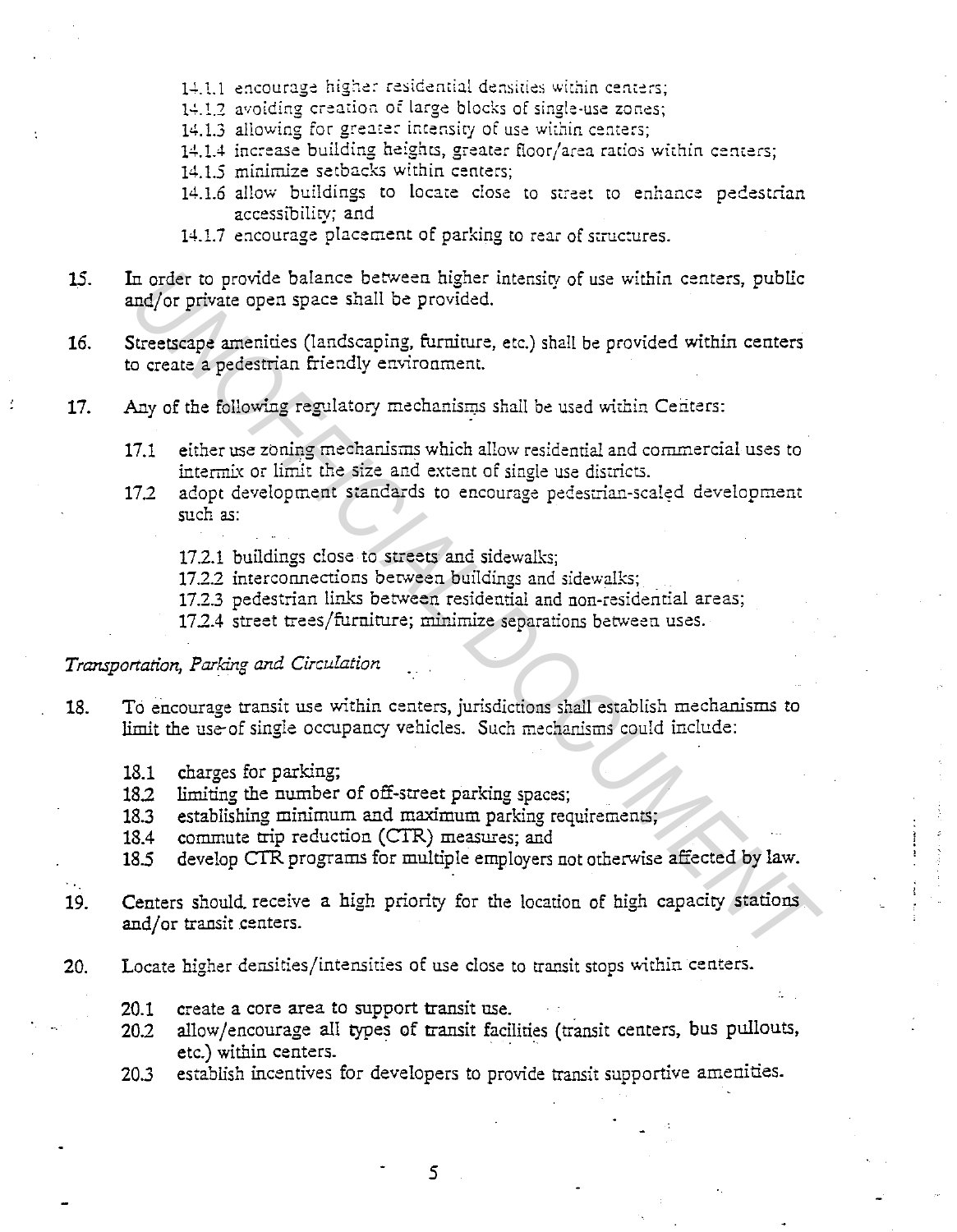21. **Allow on-street parking within centers in order to narrow the streetscape, provide a** buffer between moving traffic and pedestrians, and provide common parking areas. ..

- 22. Provisions for non-motorized transportation shall be provided, including but not limited to:
	- 22.1 bicycle-friendly roadway design;
	- 22.2 wider outside lane or shared parking/bike lanes;
	- 223 bike-activated signals;
	- 22.4 covered, secure bicycle parking at all places of employment;
	- 22.5 bicycle racks; and
	- 22.6 pedestrian pathways.

# *Implementation Strategies*

- 23. Jurisdictions should consider incentives for development within Centers such as:
	- 23.1 streamlined permitting;
	- 23.2 financial incentives; and
	- 23.3 density bonuses or transfer of development rights;
	- 23.4 master EISs to address environmental issues in advance of project proposals; and
	- 23.5 shared mitigation such as stormwater detention and joint parking,
- 24. Centers shall be given priority consideration for that portion of county-wide and regional funding distribution oriented for urban transportation improvements.

#### METROPOLITAN CENTER

## *Virion*

·.·.

25. Metropolitan Centers function as anchors within the region for a high density mix of business, residential, public, cultural and recreational uses, and day and night activity. They are characterized by their historic role as the central business districts and regional center of commerce. Metropolitan centers may also serve national or international roles. 22.3 bixe-actuates signals;<br>22.4 covered, secure bicycle parking at all places of employment;<br>22.5 bicycle racks; and<br>22.6 pedestrian pathways.<br>3.3 bing-derection should consider incentives for development within Centers s

#### *Design*

- 26. Metropolitan Centers shall plan for a development pattern that will provide a successful mix of uses and densities that will efficiently support high capacity transit and shall meet the following criteria:
	- 26.1 a minimum of 50 employees per gross acre of non-residential lands;
	- 26.2 a minimum of 15 households per gross acre;
	- 26.3 a minimum of 30,000 employees; and
	- 26.4 not exceed a maximum of 1-1/2 square miles in size.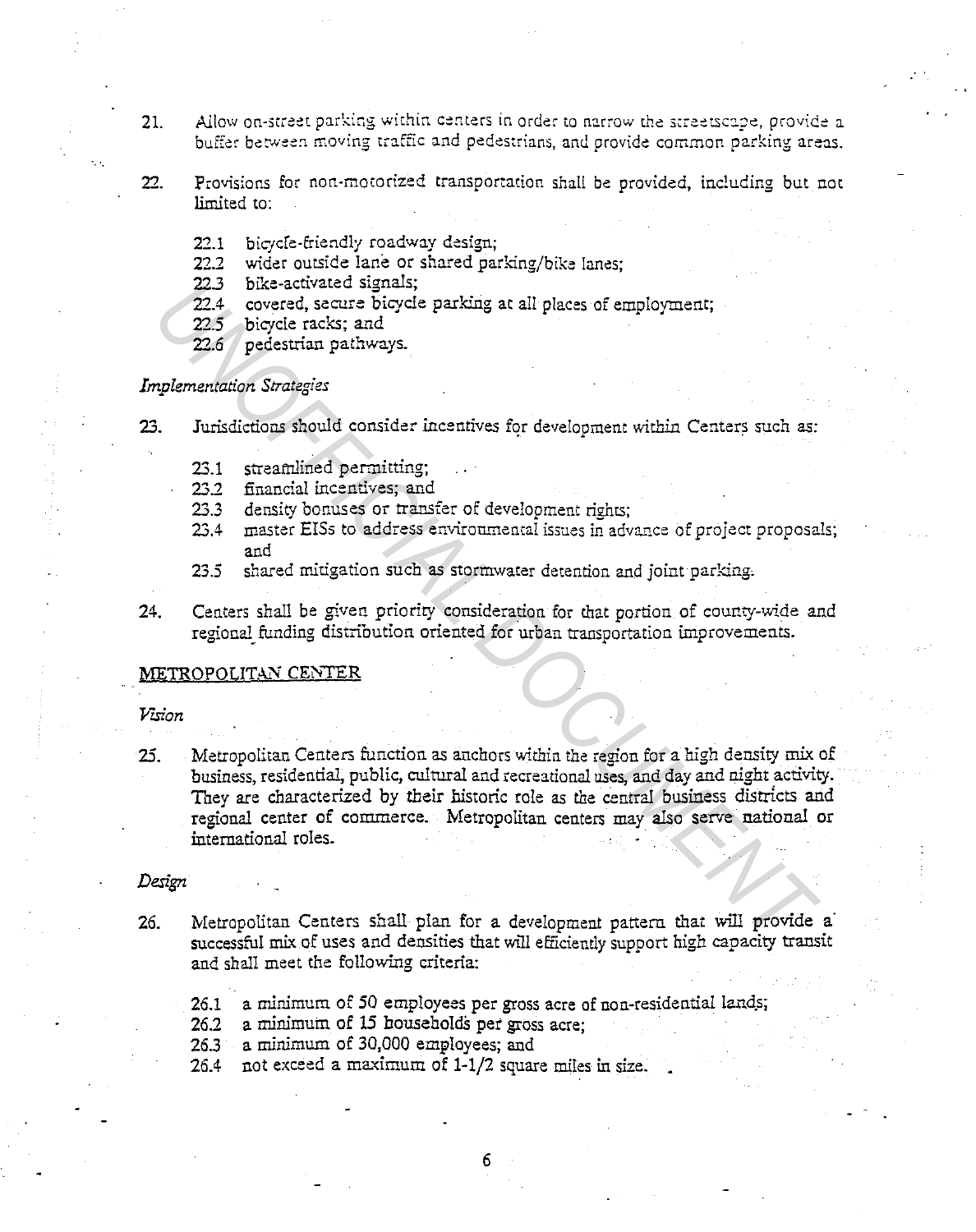# *Transportation, Parking and Circulation*

27. Metropolitan Centers shall be planned to have fast and frequent high capacity transit and other farms of transit.

## URBAN CENTER

*Vision* 

28. Urban Centers are locations which include a dense mix of business, commercial, residential and cultural activity within a compact area. Urban Centers are targeted for employment and residential growth, excellent transportation service, including fast, convenient high capacity transit service, as well as investment in major public amenities.

## *Design*

- 29. Urban Centers Will plan for and meet the following criteria:
	- 29.1 a minimum of 25 employees per gross acre of non-residential lands;
	- 29.2 a minimum of 10 households per gross acre;
	- 29.3 a minimum of 15,000 employees; and
	- 29.4 not to exceed a maximum of  $1-1/2$  square miles in size.

## *Transportation, Parking* and *Circulation*

30. Urban Centers have fast and frequent high capacity transit, as well as other forms of transit.

#### TOWN CENTER

*Vision* 

31. Town Centers are local focal points where people come together for a variety of activities, including business, shopping, living and recreation. These centers may include the core of small to medium sized cities and may also be located in unincorporated areas. Often Town Centers include a strong public presence because they are the location of city hall, main street and other public spaces. Urban Centers are locations which include a dense mix of business, commercial, residential and cultural activity within a compact area. Urban Centers are targeted fast, convenient high capacity transit service, as well as

## *Design*

- 32. Town Centers will be characterized by a compact urban form that includes a moderately dense mix of locally-oriented retail, jobs and housing that promotes walking, transit usage and community activity.
	- 32.1 Town Centers will be developed at a higher density than surrounding urban areas to take advantage of connecting transit centers. .
	- 32.2 small scale forms of intensification such as accessory housing units and· development of vacant lots and parking lots help achieve the qualities of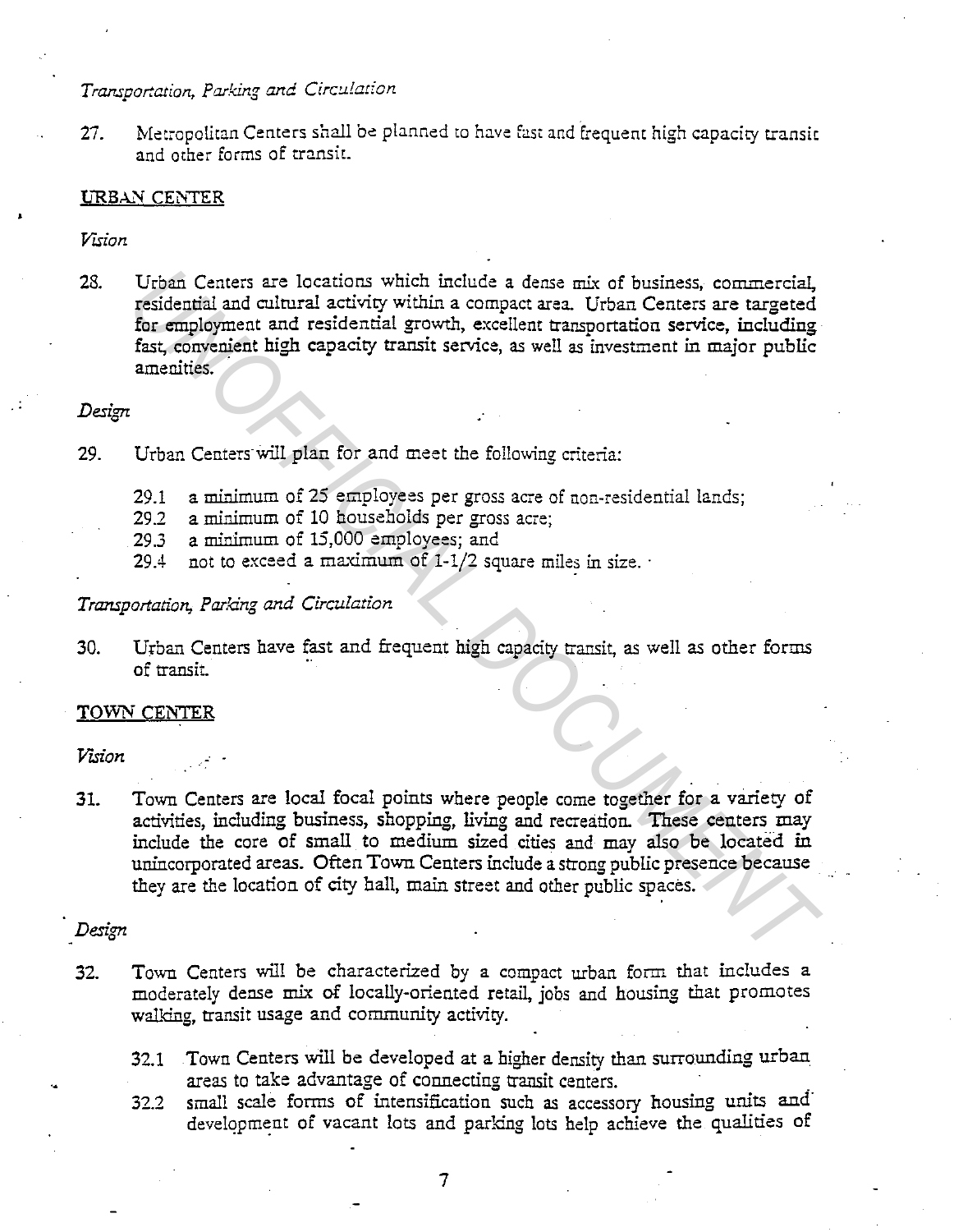centers while preserving neighborhood character.

- 33. Town Centers shall plan for a development pattern that will provide a successful mix of uses and densities that will efficiently support transit. Each Town Cemer shall meet the following criteria:
	- 33.1 a minimum of 15 employees per gross acre of non-residential lands;<br>33.2 a minimum of 7 households per gross acre:
	- a minimum of 7 households per gross acre;
	- 33.3 a minimum of 2,000 employees; and
	- 33.4 not to exceed a maximum of 1-1/2 square miles in size.

#### *Transportation, Parking and Circ'.i.lation*

34. At a minimum, Town Centers will be served by public transit and/or ferries which connect them to other centers and to the regional high capacity transit system. In some instances, Town Centers may have direct connections to high capacity transit.

#### MANUFACTURING CENTER

*Vision* 

- 35. Manufacturing centers shall be locally determined and designated based on the following steps:
	- 35.1 consistency with specific criteria for Manufacturing Centers adopted within the County-Wide Planning Policies;
	- 35.2 consideration of the Center's location in the county and region, especially relative to existing and proposed transportation facilities;
- 35.3 consideration of the total number of Manufacturing Centers in the county that are needed over the next twenty years based on projected need for · manufacturing land to satisfy regional projections of demand for manufacturing land uses; · 33.4 not to exceed a maximum of 1-1/2 square miles in size.<br> **Engineration, Parking and Circulation**<br>
At a minimum, Town Centers will be served by public transit and/or ferries whis<br>
connect them to other centers and to th
	- 35.4 environmental analysis which shall include demonstration that the jurisdiction is capable of concurrent service to new development;
	- 355 adoption within the jurisdiction's comprehensive plan of the center's designation and provisions to ensure that job growth targeted to the Manufacturing Center is achieved.

#### *Design*

- *36.* Manufacturing Centers shall be characterized by the following:
	- 36.1 clearly defined geographic boundaries;
	- 36.2 intensity of land uses sufficient to support alternatives to single-occupancy vehicle use;
	- 363 direct access to regional highway, rail, air and/or waterway systems for the movement of goods;

 $\ddot{\cdot}$  .

- 36.4 provisions to prohibit housing; and
- 36.5 identified transportation linkages to high density housing areas.